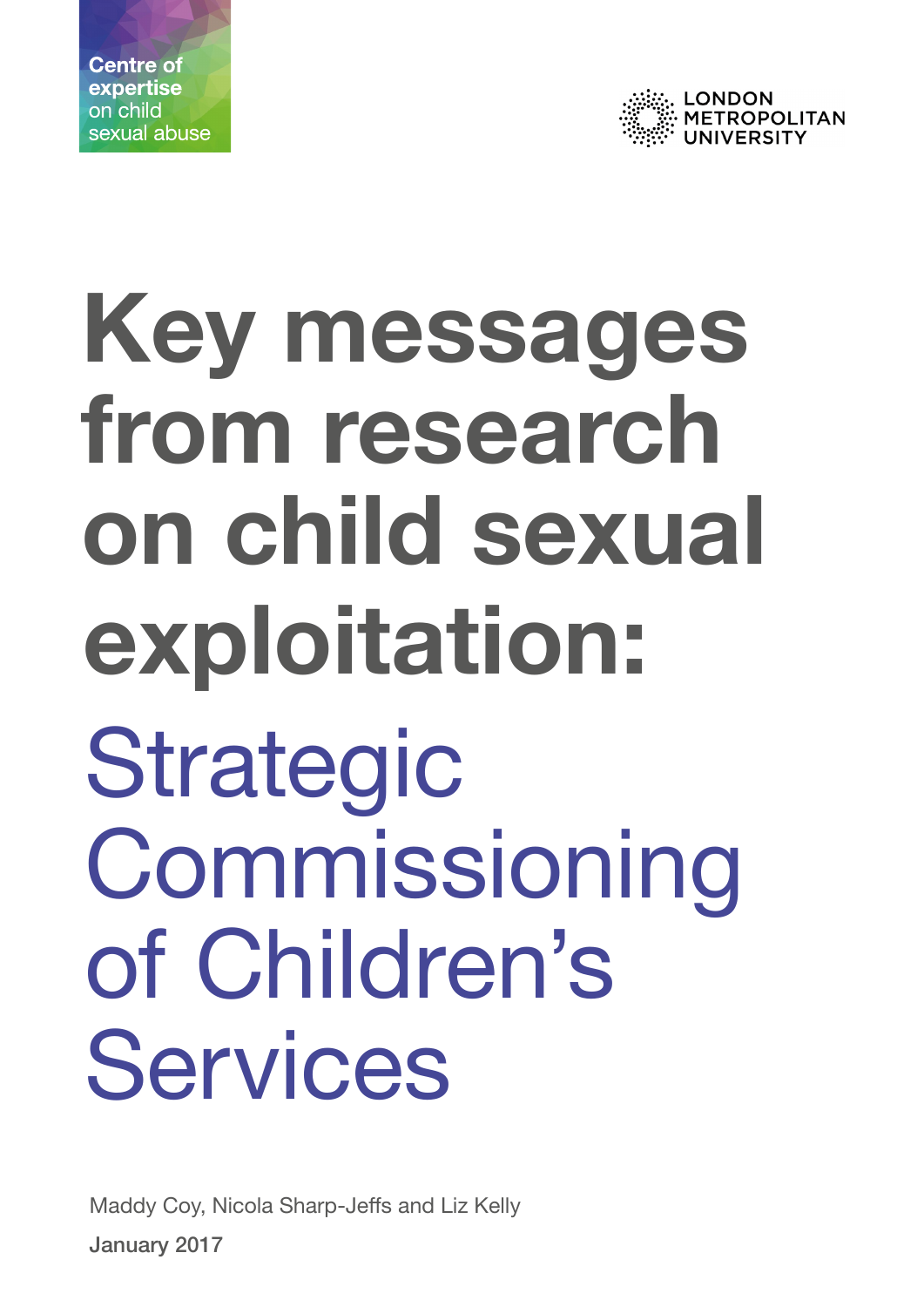This briefing paper is for commissioners of children's social care and related children's services. It brings together key messages from research on child sexual exploitation (CSE) with implications for commissioning and should be read in conjunction with guidance for professionals [\[Links to English guidance](https://www.gov.uk/government/publications/child-sexual-exploitation-definition-and-guide-for-practitioners) [and Welsh guidance\]](http://gov.wales/topics/health/socialcare/safeguarding/?lang=en).

#### Key messages

- Child sexual exploitation can happen to young people from all backgrounds. Whilst young women are the majority of victims, boys and young men are also exploited.
- Some young people may be more vulnerable those who have experienced prior abuse, are homeless, are misusing alcohol and drugs, have a disability, are in care, are out of education, have run away/ go missing from home or care, or are gang-associated.
- Assessment of scale and need should be based on local analysis of both victimisation and perpetration.
- Ensuring regular learning and ongoing professional development for professionals, and involving practitioners in the design of services, are ways to cascade strategic approaches on sexual exploitation to frontline practice.
- Specialist services can offer intensive and flexible support to young people, reducing a number of risks associated with sexual exploitation and potentially offering significant savings.
- Placements with well-supported foster carers who have had specialist training on sexual exploitation show positive impact for sexually exploited young people.
- It is important for services to have mechanisms to recognise and address the emotional impact on practitioners of supporting sexually exploited young people.

# Child Sexual Exploitation

'Child sexual exploitation is a form of child sexual abuse where an individual or group takes advantage of an imbalance of power to coerce, manipulate or deceive a child or young person under the age of 18 into sexual activity (a) in exchange for something the victim needs or wants, and/or (b) for the financial advantage or increased status of the perpetrator or facilitator.' [\(New England definition 2017\)](https://www.gov.uk/government/publications/child-sexual-exploitation-definition-and-guide-for-practitioners)

There is no one way that CSE is perpetrated (CEOP, 2011; Berelowitz et al. 2012; Gohir, 2013; Research in Practice and University of Greenwich, 2015). Grooming is common in some forms of CSE, but it is not always present (Beckett, 2011; Melrose, 2013). Online and offline exploitation can overlap (Fox and Kalkan, 2016). That children and young people may appear to co-operate cannot be taken as consent: they are legally minors and subject to many forms of coercion and control. These abuses of power are similar to those which are recognised in domestic violence.

All the research evidence to date shows that girls and young women are the great majority of victims, although boys and young men are also sexually exploited. The average age at which concerns are first identified is at 12 to 15 years, although recent studies show increasing rates of referrals for 8 to 11 year olds, particularly in relation to online exploitation. Less is known about the exploitation of those from Black and Minority Ethnic (BME) and Lesbian, Gay, Bisexual and Transgender (LGBT) communities (Ward and Patel, 2006; Gohir, 2013; Coy, 2016a; Sharp, 2013; Fox, 2016).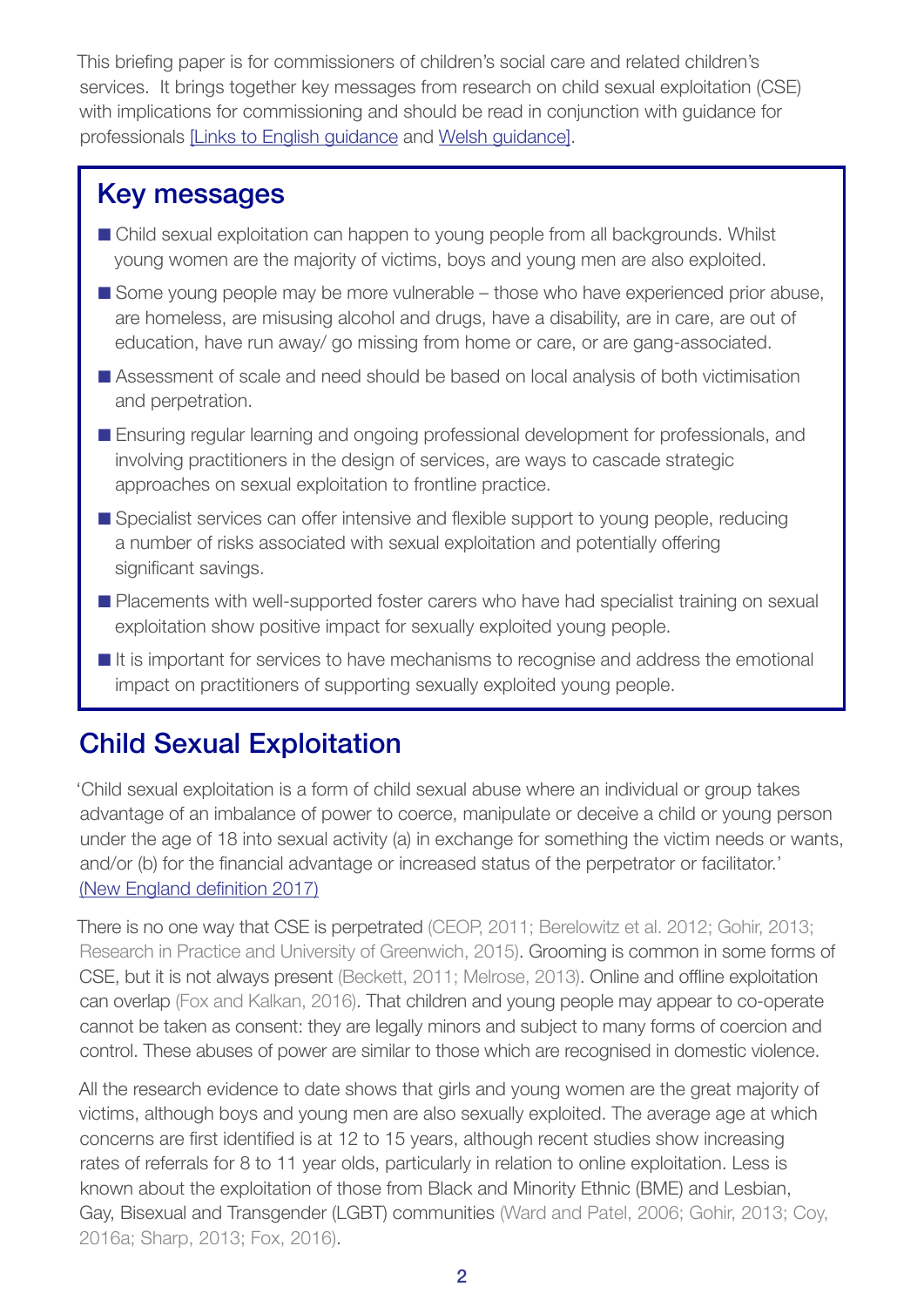There is no 'typical' victim. That said, some young people may be more vulnerable than others, and a range of indicators have been highlighted to which professionals should be alert. These include: prior abuse in the family; deprivation; homelessness; misuse of substances; disability; being in care; running away/going missing; and gang-association (Beckett et al. 2013; Brown et al. 2016; Coy, 2009; Franklin, Raws and Smeaton, 2015; Harris and Robinson, 2007; Klatt et al. 2014; Jago et al. 2011; Smeaton, 2013). It is not known whether these also apply to young people where exploitation begins or wholly occurs online, although some factors appear to be involved in both contexts (Whittle et al. 2013). Sexual exploitation can also involve peers in complex ways, as facilitators, abusers or bystanders (Firmin, 2011; Beckett et al. 2013).

Indicators are not evidence that sexual exploitation has taken place. All they suggest is that practitioners need to use professional curiosity and judgement to explore what is going on with each young person.

# Assessing need and planning approaches

Sexual exploitation occurs in every region (Beckett and Schubotz, 2014; Berelowitz et al. 2012; Hughes and Thomas, 2016) and problem profiles will offer a picture of what is known about the extent of sexual exploitation. These can be supplemented by local assessments of scale, evidence gathered for Joint Strategic Needs Assessments and community intelligence including that of families/carers. The practice-based knowledge of agencies working directly with sexually exploited young people (including Rape Crisis Centres and Sexual Assault Referral Centres) is a further valuable resource.

"We had a multi-agency meeting – everybody brought what they knew and we just drew it... we literally cleared a wall and put names, known associates, known places where they go and we mapped it all out looking specifically at where the links are."<sup>1</sup>

Identification of perpetrators of sexual exploitation is critical. As young people and perpetrators often move across local authority boundaries, and/or may live in one area and associate in another, cross-borough or regional partnerships may also be valuable (Martin et al. 2014).

At a strategic level, CSE needs to connect with local approaches to violence against women and girls (Brayley and Cockbain, 2014; Coy, 2016b), going missing, and [national guidance](https://www.gov.uk/government/collections/modern-slavery) on how to respond to international and internal trafficking. In addition, sexual exploitation does not stop at age 18 (Coy, 2016b), and the transition to adult services can mean young people fall through gaps. Some strategic responses are recognising these overlaps and links. Collaboration with commissioners in other fields e.g. police, education and health (including mental and sexual health) will also enhance planning.

# Safeguarding models

High profile criminal trials, reports on sexual exploitation in local areas and inquiries/inspections have exposed safeguarding failures in both frontline practice and strategic leadership (e.g. Berelowitz et al. 2013, Casey, 2015; Jay, 2014; Ofsted, 2014). Commissioners play a crucial role in ensuring that required standards are being met, both in terms of making resources available and championing good practice.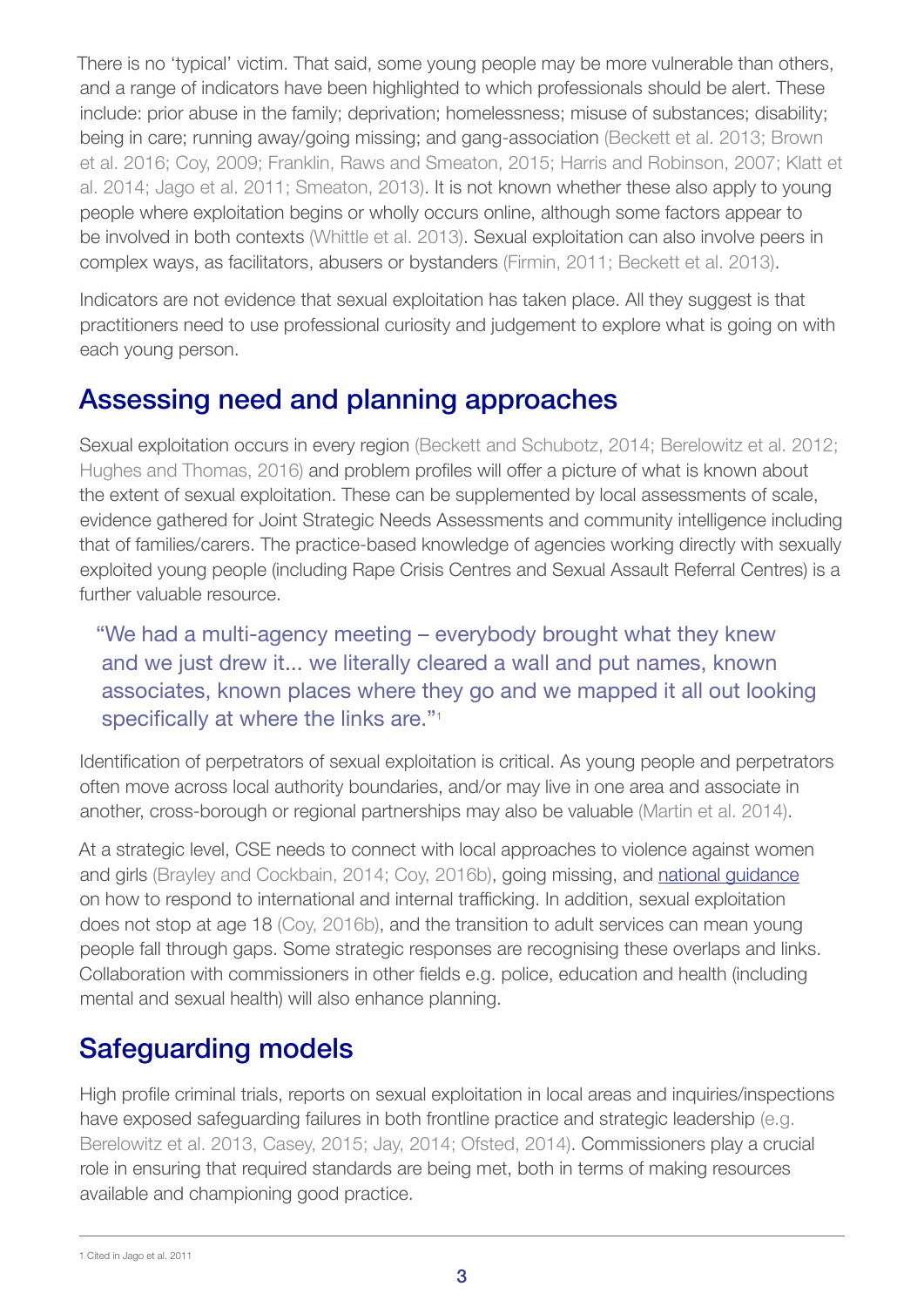Serious Case Reviews have identified that the configuration of safeguarding services shapes responses to CSE (e.g. Myers and Carmi, 2016). Traditional approaches to child protection are stretched by the complex dynamics of sexual exploitation and the range of needs that sexually exploited young people have (Pearce, 2014). A key activity for commissioners, therefore, is reviewing whether appropriate specialist training is available and delivered on a regular, rolling basis to frontline practitioners.

Strategic plans are likely to have more traction if local plans are informed by the views and experiences of those who have been at risk of or abused through sexual exploitation, their parents/carers and the practice-based evidence of practitioners. Commissioners can invite young people with experience of CSE services into conversations about whether and how current provision is meeting their needs (Ofsted, 2014; Webb and Holmes, 2015).

Prevention work is another important element of strategic approaches to CSE. Initiatives in schools and local communities that involve young people, families/carers and professionals in raising awareness of CSE can increase knowledge and confidence about how to keep young people safe (D'Arcy et al. 2015; Bovarnick and Scott, 2016). These will be more effective if the messages and materials are 'sense checked' with young people who have been sexually exploited.

#### Commissioning safeguarding services

Sexual exploitation is a process, and enabling young people to find a way out can be similar to supporting victims of domestic violence: focussing on strengths, assessing risk and widening space for action – a process of 'sustained safeguarding' (Pearce, 2009). Intensive support provides young people with the sense of security they need and acts as a counterbalance to the 'pull' of exploiters (Coy, 2009; Gilligan, 2016; Shuker, 2013).

How to enable this in the context of diminishing resources, recruitment difficulties and rising demand is an acute challenge. Social workers indicate that they would like working arrangements that afford them more support and time to focus on nonprocedural elements of their role, including more space with children and young people to build trust and relationships (Martin et al. 2014; Coy, 2016b).

When tendering for and monitoring contracts, Serious Case Reviews suggest that the following issues should be considered (Myers and Carmi, 2016).

- Referral protocols that avoid drift and delay.
- Staffing levels, including ratios of workers/managers.
- Monitoring of caseloads to ensure they are manageable and avoid overload.
- Supervision that enables workers to process the emotional impacts of supporting young people (see also Webb and Holmes, 2015).
- Flexibility and being accessible to young people outside of 9-5 hours.

Support for families and carers of young people at risk of sexual exploitation is part of prevention and early intervention as well as work to rebuild lives (Hallett, 2015), through encouraging them to become part of protective networks (Palmer and Jenkins, 2014).

For all services – universal and specialist – exploring gender norms with young people is crucial in intervention and prevention work (Webb and Holmes, 2015). Sexual exploitation is rooted in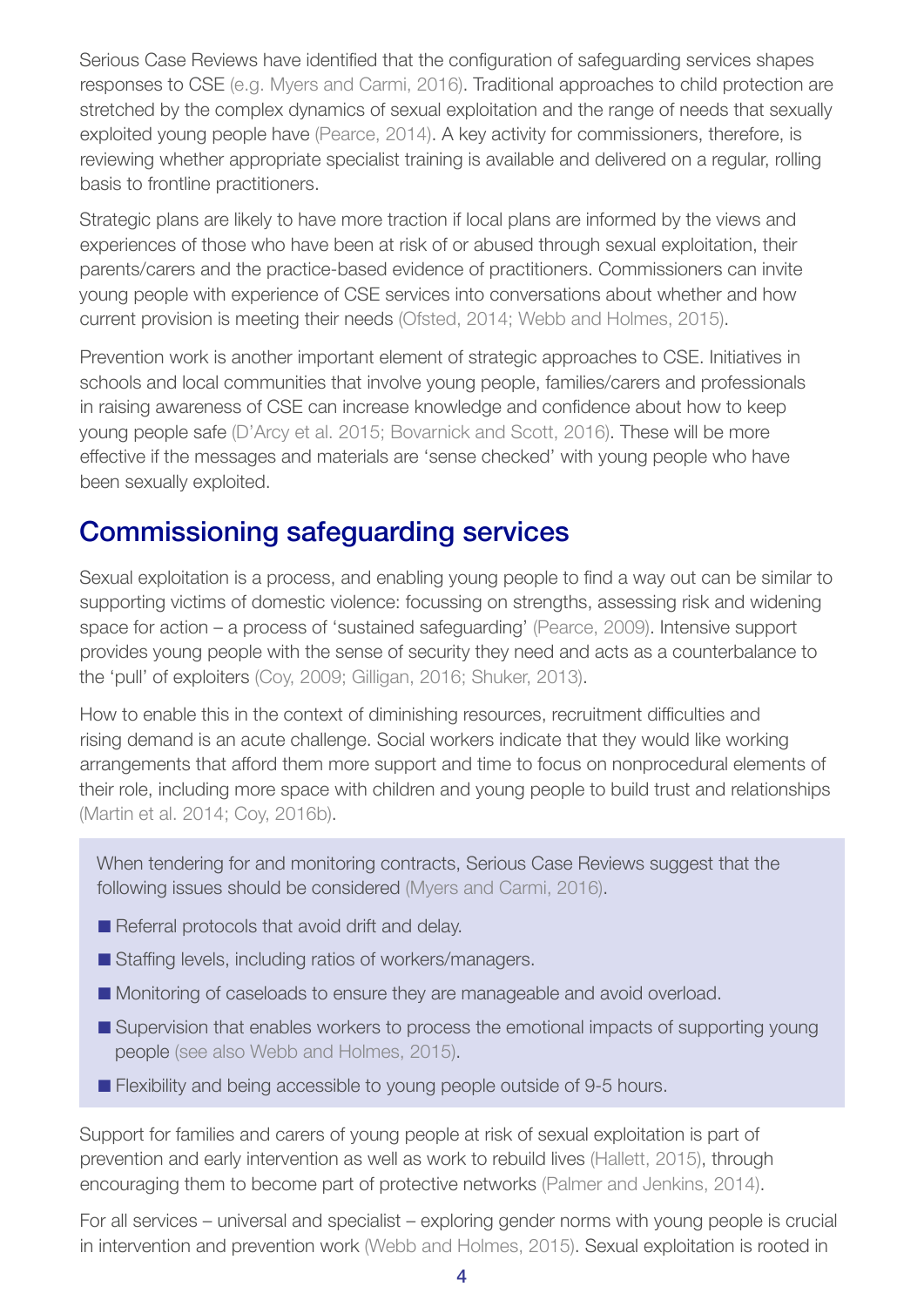sexualisation of young women's bodies and notions of masculinity - what it means to be a boy or young man (Coy, 2008; 2016a; Brayley et al. 2014). Commissioners can pay attention to how this is addressed in service design and delivery.

#### Commissioning specialist services

Since CSE is a form of child sexual abuse and many young people who are sexually exploited have previously experienced sexual abuse (Coy, 2009; Hickle, 2016), specialist teams (in the voluntary or statutory sector) with expertise in the impacts of exploitation and abuse provide vital support for young people, families/carers and practitioners.

Specialist CSE services are often able to be more flexible than social workers and work with young people for longer (Gilligan, 2016; Pearce, 2014). Interventions by specialist services are able to reduce risks associated with sexual exploitation. Early intervention that reduces these risks can deliver a potential saving of up to £12 for every £1 invested in funding specialist sexual exploitation services (Barnardo's, 2011).

One recent approach – the 'Hub and Spoke' model – co-locates specialist CSE workers into different agency settings, e.g. children's services or the police. This can enable sharing of expertise, although it takes time to embed new initiatives into local referral pathways and operational structures (Harris et al. 2015; see also Coy, 2016a).

Specialist services can also play a role in delivering 'independent return interviews' for young people who run away or go missing (Smeaton, 2013). National reviews consistently show that return interviews for young people who run away or go missing are often not completed, despite guidance that they should be (Smeaton, 2013). Return interviews present a unique opportunity for spotting signs of, and gathering local intelligence on, sexual exploitation, including about perpetrators (Her Majesty's Inspectorate of Constabulary, 2016; APPG, 2016). Supporting young people and their families/carers through criminal justice processes is another vital function of specialist services (Palmer and Jenkins, 2014).

Some young people have been denied access to pre-trial therapy because of misperceptions that counselling is not allowed at this stage [\(see CPS guidance](https://www.cps.gov.uk/publications/prosecution/therapychild.html)), and many feel abandoned at the withdrawal of support once cases are concluded (Beckett and Warrington, 2015). Access to therapeutic services during court cases and in the aftermath is important both for young people's wellbeing and to support prosecutions of perpetrators.

## Commissioning accommodation for young people

Links between being 'looked after' and sexual exploitation are well recognised (Beckett, 2011; Coy, 2009; Shuker, 2013). While issues that lead young people into care may put them at risk, the experience of care itself can also be significant.

Placement planning for both residential and foster care needs to ensure:

- that care meets young people's needs, including relationship-based practice (Coy, 2008; 2009; Hallett, 2015);
- attention to building emotional stability, by minimising multiple placement moves and changes of social worker (Coy, 2008; 2009);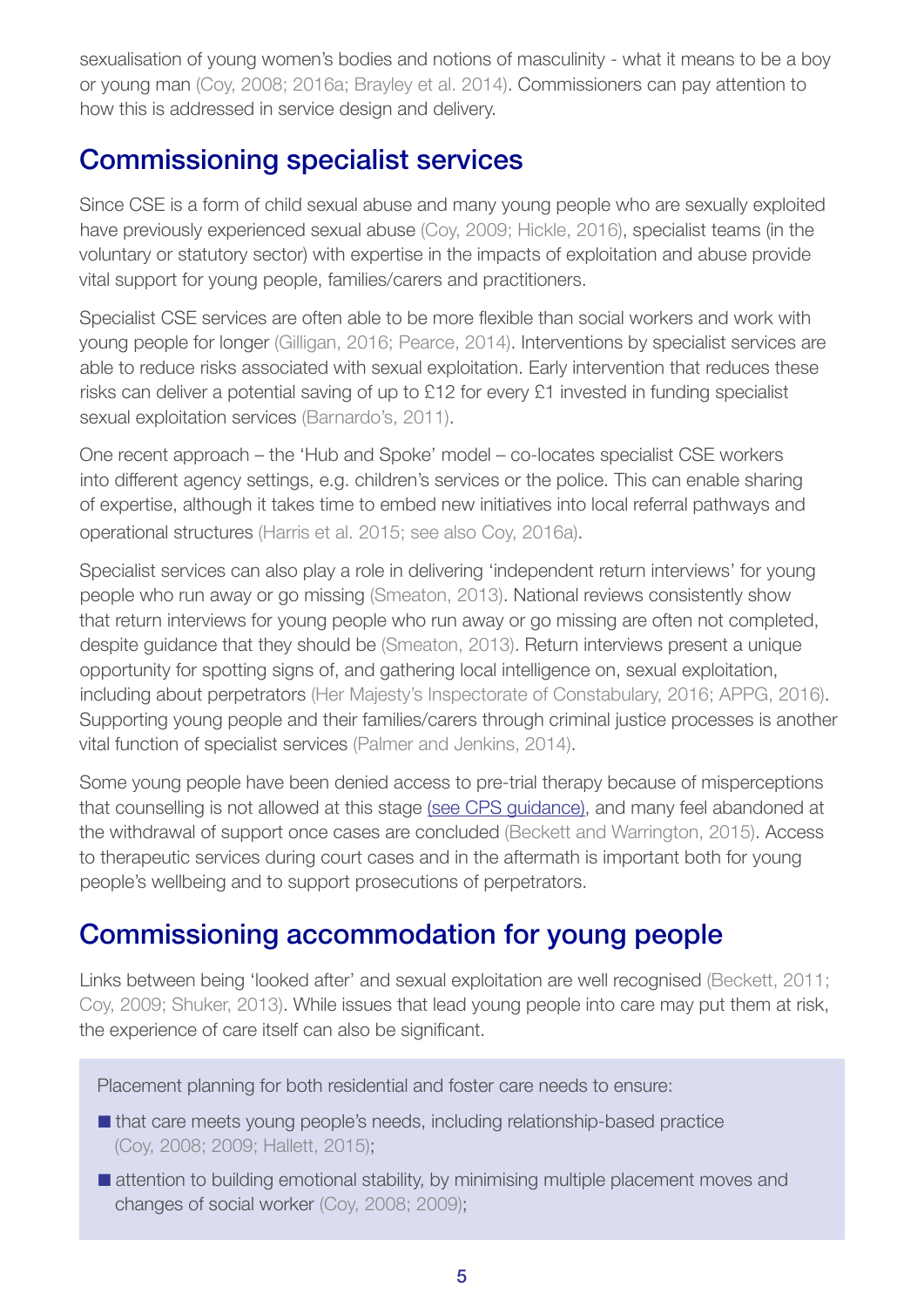- that association with peers also at high risk is avoided (Coy, 2008; 2009; Beckett, 2013); and
- availability of places of safety for young people who have been trafficked for the purposes of sexual exploitation (Pearce et al. 2009).

To enable trust and relationships to be built, and address the harms of exploitation, placements and support need to be at least 12-18 months long (Shuker, 2013).

Secure accommodation creates short term physical safety, but is rarely able to address the depth and range of emotional needs that precipitated, or developed from, sexual exploitation (Creegan et al. 2005; Coy, 2008; Hart and La Valle, 2016; Scott, 2016). Continuity of care is also disrupted by out of area placements, which are more likely when young people are placed in secure accommodation (Scott, 2016).

Supported accommodation for young people in the community must ensure that locations are not targeted by perpetrators (Coy, 2008; Myers and Carmi, 2016).

Placements with foster carers who have received specialist training on CSE show positive impacts for sexually exploited young people, providing physical and relational security (Pearce et al. 2009; Shuker, 2013). A team of professionals who share understandings about sexual exploitation to support a placement maximises its protective capacity (Shuker, 2013).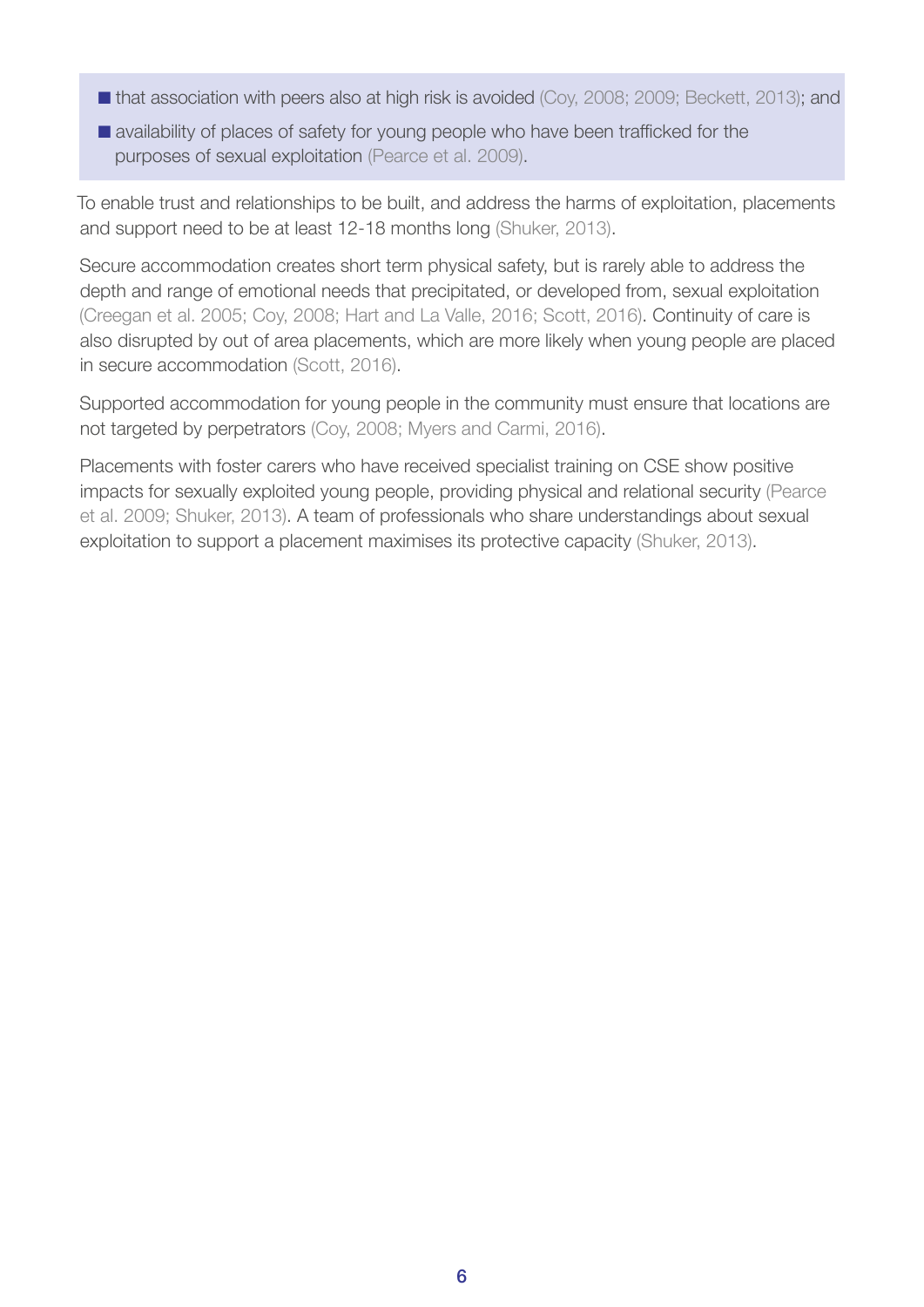## **References**

All-Party Parliamentary Group for Runaway and Missing Children and Adults (2016) *Inquiry into the safeguarding of 'absent' children: 'It is good when someone cares'* London: The Children's Society/Missing People

Barnardo's (2011) *Reducing the risk, cutting the cost: An assessment of the potential savings from Barnardo's interventions for young people who have been sexually exploited* Barkingside: Barnardo's

Beckett, H. (2011) *Not a World Away: The Sexual Exploitation of Children and Young People in Northern Ireland* Belfast: Barnardo's

Beckett, H. and Warrington, C. (2015) *Making Justice Work: experiences of criminal justice for children and young people affected by sexual exploitation as victims and witnesses* Luton: University of Bedfordshire

Berelowitz, S., Firmin, C., Edwards, G. and Gulyurtlu, S. (2012) *"I thought I was the only one. The only one in the world" interim report* London: Office of the Children's Commissioner

Berelowitz, S., Clifton, J., Firmin, C., Gulyurtlu, S. and Edwards, C. (2013) *"If only someone had listened": Office of the Children's Commissioner Inquiry into child sexual exploitation in gangs and groups. Final report* London: OCC

Bovarnick, S. and Scott, S. (2016) *Child Sexual Exploitation Prevention Education: A Rapid Evidence Assessment* Luton: University of Bedfordshire

Brayley, H. and Cockbain, E. (2014) British Children Can Be Trafficked Too: Towards an Inclusive Definition of Internal Child Sex Trafficking *Child Abuse Review* 23: 171–184

Brown, S., Brady, G., Franklin, A., Bradley, L., Kerrigan, N. and Sealey, C. (2016) *Child Sexual Abuse and Exploitation: Understanding Risk and Vulnerability* Coventry: Coventry University

Casey, L. (2015) *Reflections on child sexual exploitation* London: Department for Communities and Local Government

CEOP (2011) *Scoping Report on Missing and Abducted Children* London: CEOP

Coy, M. (2008) Young Women, Local Authority Care and Selling *Sex British Journal of Social Work* 38 (7), 1408-1424

Coy, M. (2009) 'Moved Around Like Bags of Rubbish Nobody Wants' How Multiple Placement Moves Can Make Young Women Vulnerable to Sexual Exploitation *Child Abuse Review* 18(4): 254-266

Coy, M. (2016a) *'We don't get this at school: The Safe Choices Reaching Communities Project final evaluation report* London: CWASU

Coy, M. (2016b) Joining the dots on sexual exploitation of children and women: A way forward for UK policy responses *Critical Social Policy* Published online 5th May

Creegan, C., Scott, S. and Smith, R. (2005) T*he use of secure accommodation and alternative provisions for sexually exploited young people in Scotland* Barkingside: Barnardo's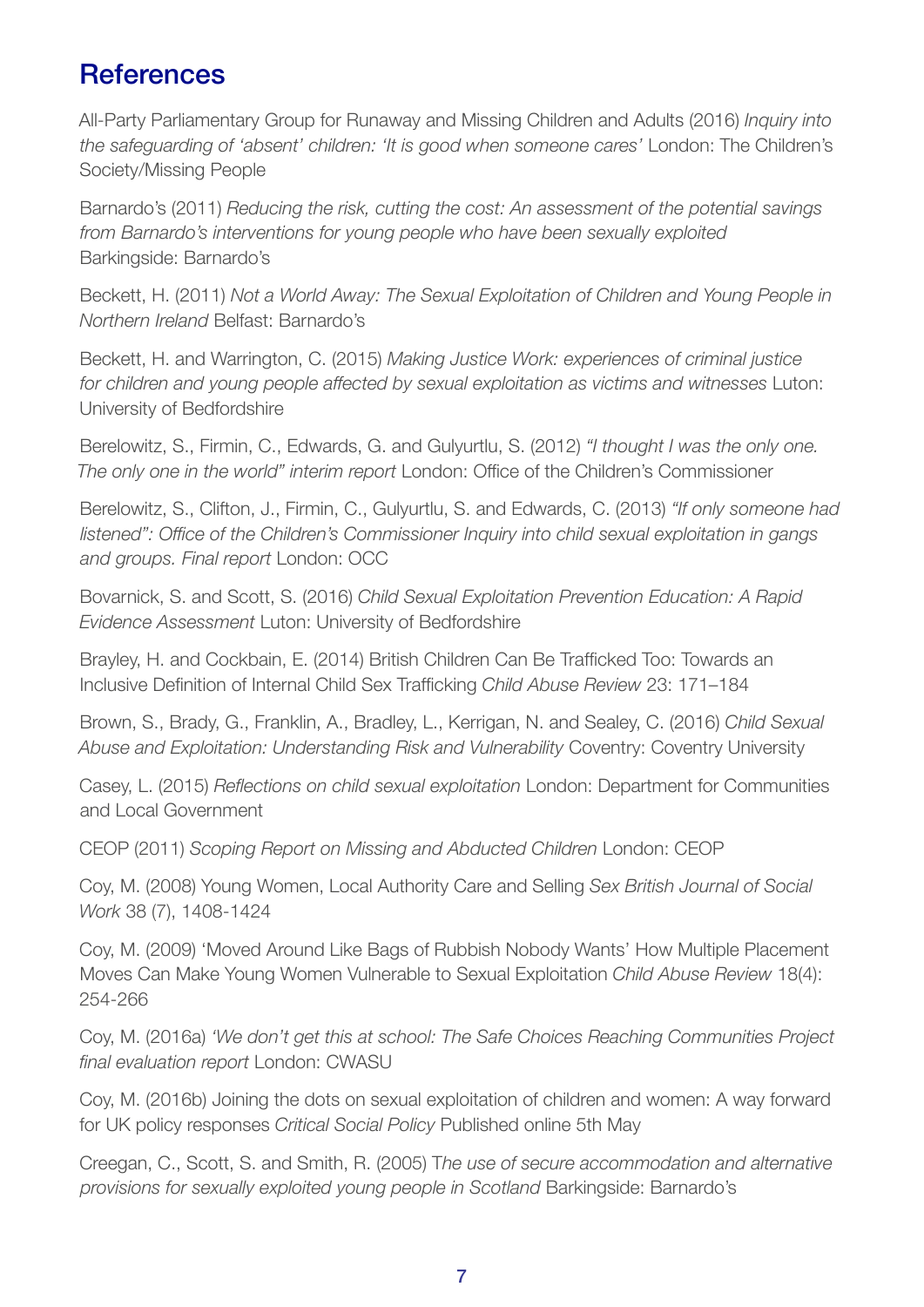D'Arcy, K., Dhaliwal, S., Thomas, R. with Brodie, I. and Pearce, J. (2015) *Families and Communities Against Child Sexual Exploitation (FCASE) Final Evaluation Report* Luton: University of Bedfordshire, International Centre

Fox, C. (2016) *'It's not on the radar' The hidden diversity of children and young people at risk of sexual exploitation in England* Barkingside: Barnardo's

Fox, C. and Kalkan, G. (2016) *Barnardo's Survey on Online Grooming* Barkingside: Barnardo's

Franklin, A., Raws, P. and Smeaton, E. (2015) *Unprotected, overprotected: meeting the needs of young people with learning disabilities who experience, or are at risk of, sexual exploitation*  Barkingside: Barnardo's

Gilligan, P. (2016) Turning it around: what do young women say helps them to move on from child sexual exploitation? *Child Abuse Review* 25(2): 115-127

Gohir, S. (2013) *Unheard voices: sexual exploitation of Asian girls and young women* London: Muslim Women's Network UK

Hallett, S. (2015) 'An Uncomfortable Comfortableness': 'Care', Child Protection and Child Sexual Exploitation *British Journal of Social Work*: 46 (7): 2137-2152

Harris, J. and Robinson, B. (2007) *Tipping the Iceberg: A pan Sussex study of young people at risk of sexual exploitation and trafficking* Barkingside: Barnardo's

Harris, J., Roker, D., D'Arcy, K., Shuker, L. with Brodie, I. and Pearce, J. (2015) *CSEFA Hub and Spoke Evaluation: Year Two Progress Report and Interim Findings 2014-15* Luton: University of Bedfordshire, International Centre

Hart, D. and La Valle, K. (2016) *Local authority use of secure placements* London: Department for Education

Hickle, K. (2016) *A Trauma informed approach, child sexual exploitation and Related Vulnerabilities* Luton: University of Bedfordshire, International Centre

Her Majesty's Inspectorate of Constabulary (2016) *Missing children: who cares? The police response to missing and absent children* London: Her Majesty's Inspectorate of Constabulary

Home Affairs Committee (2013) *Child sexual exploitation and the response to localised grooming: Second report of Session 2013-14* London: TSO

Hughes, C. and Thomas, M. (2016) *'You can trust me...' Young people going missing and at risk of, or abused through, child sexual exploitation in North Wales* Barkingside: Barnardo's

Jago, S., Arocha, L., Brodie, I., Melrose, M., Pearce, J. and Warrington, C. (2011), *What's Going on to Safeguard Children and Young People from Sexual Exploitation? How Local Partnerships Respond to Child Sexual Exploitation* Luton: University of Bedfordshire

Jay, A. (2014) *Independent Inquiry into Child Sexual Exploitation in Rotherham* 1997–2013. Available online: [http://www.rotherham.gov.uk/downloads/file/1407/independent\\_inquiry\\_cse\\_](http://www.rotherham.gov.uk/downloads/file/1407/independent_inquiry_cse_in_rotherham) in rotherham

Martin, L., Brady, G., Kwhali, J., Brown, S. J., Crowe, S. and Matouskova, G. (2014) *Social workers' knowledge and confidence when working with cases of child sexual abuse: what are the issues and challenges?* London: NSPCC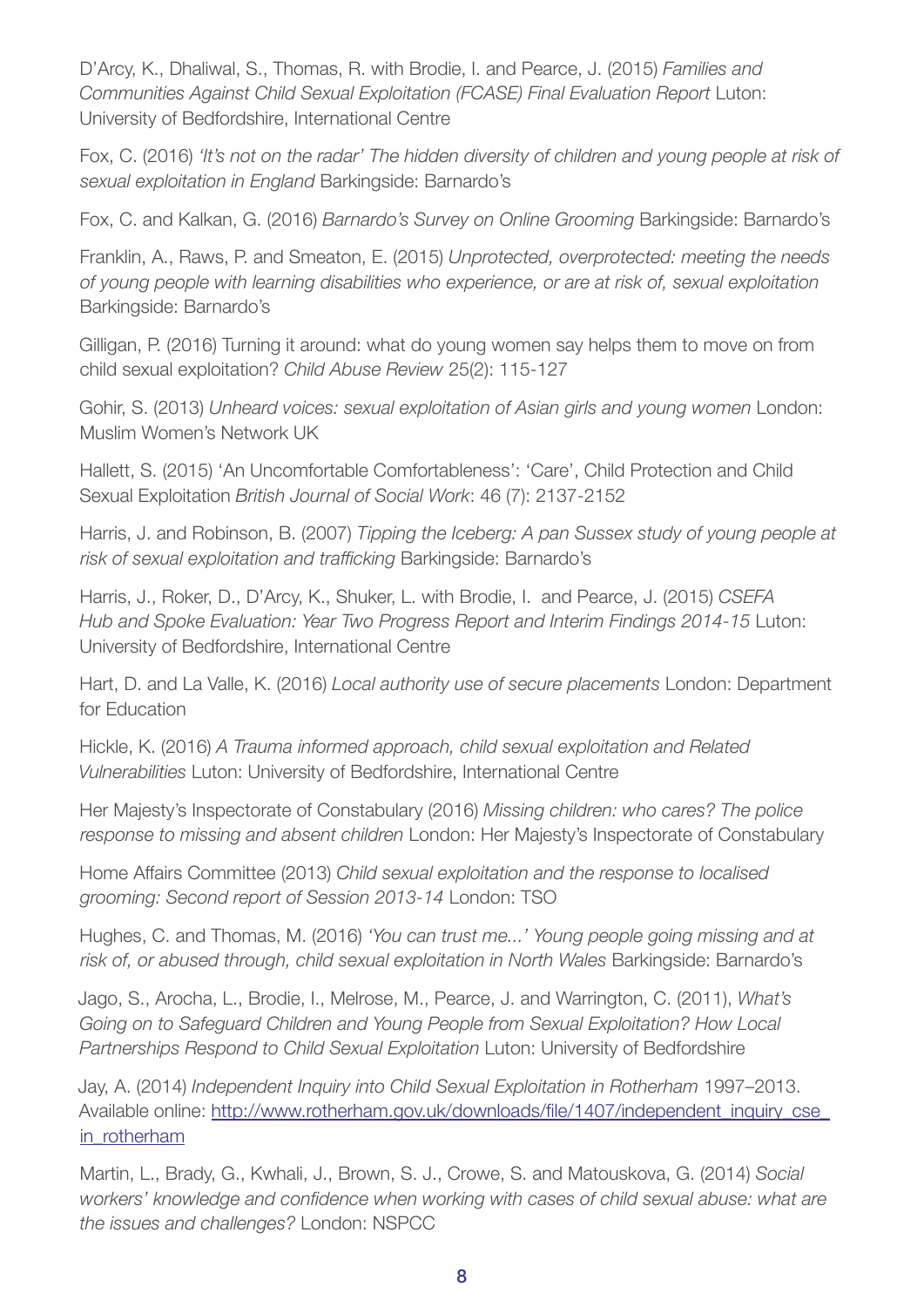Melrose, M. (2013) Young People and Sexual Exploitation: A Critical Discourse Analysis in Melrose, M. and Pearce, J. (eds.) C*ritical Perspectives on Child Sexual Exploitation and Related Trafficking* 9-22 Basingstoke: Palgrave Macmillan

Palmer, E. and Jenkins, P. (2014) *Parents as Partners in Safeguarding Children: An evaluation of Pace's work in Four Lancashire Child Sexual Exploitation teams* Leeds: Pace

Pearce, J. (2009) *Young people and sexual exploitation: It isn't hidden, you just aren't looking*  London: Routledge Falmer

Pearce, J., Hynes, P. and Bovarnick, S (2009) *Breaking the wall of silence: Practitioners' responses to trafficked children and young people* London: NSPCC

Pearce, P. (2014) 'What's Going On' to Safeguard Children and Young People from Child Sexual Exploitation: A Review of Local Safeguarding Children Boards' Work to Protect Children from Sexual Exploitation *Child Abuse Review* 23(3) 159:170

Scott, S. (2016) *Aycliffe CSE innovation project: Evaluation report* London: Department for **Education** 

Sharp, N. (2013) Missing from discourse: South Asian young women and sexual exploitation in Melrose, M. and Pearce, J. (eds.) *Critical Perspectives on Child Sexual Exploitation and Related Trafficking* pp. 96-109 Basingstoke: Palgrave Macmillan

Shuker, L. (2013) 'Constructs of Safety for Children in Care Affected by Sexual Exploitation' in Melrose, M. and Pearce, J. (eds) *Critical Perspectives on Child Sexual Exploitation and Related Trafficking* Basingstoke: Palgrave Macmillan

Smeaton, E. (2013) *Running from Hate to What You Think is Love: The Relationship between Running Away and Child Sexual Exploitation* Barkingside: Barnardo's and Paradigm Research

Ward, J. and Patel, N. (2006) Broadening the discussion on 'sexual exploitation': ethnicity, sexual exploitation and young people *Child Abuse Review* 15(5): 341-50

Webb, J. and Holmes, D. (2015) *Working effectively to address Child Sexual Exploitation: Evidence Scope* Totnes: Research in Practice.